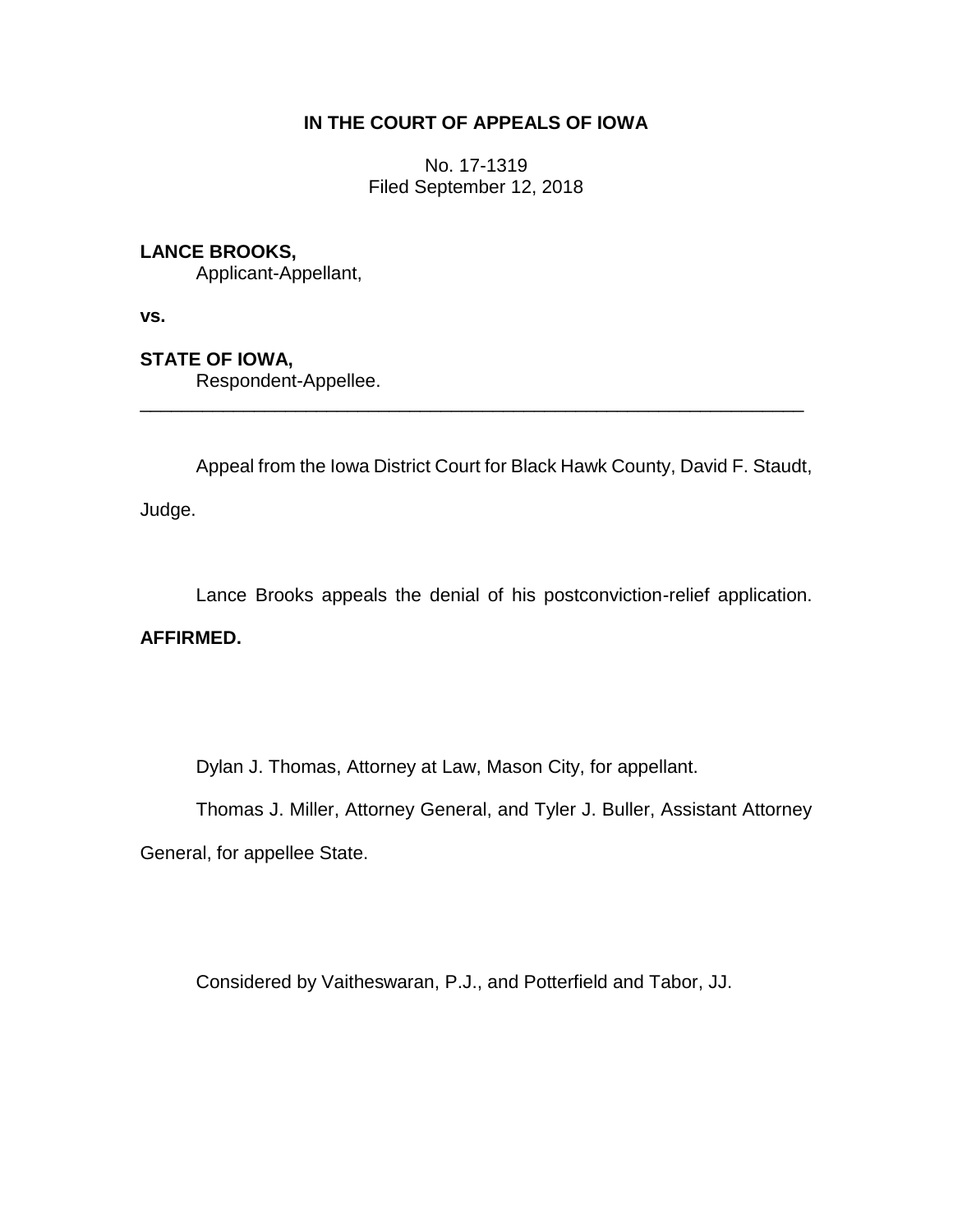### **VAITHESWARAN, Presiding Judge.**

Three men forced their way into a home, assaulted one of the occupants, and demanded money. The State charged Lance Brooks with first-degree robbery and first-degree burglary. *See* Iowa Code §§ 711.1, 711.2, 713.3 (2009). A jury found Brooks guilty as charged, and this court affirmed the judgment and sentence. *See State v*. *Brooks*, No. 11-0639, 2012 WL 3026546, at \*1 (Iowa Ct. App. July 25, 2012).

Brooks filed an application for postconviction relief. Following a hearing, the district court denied the application. Brooks appealed.

## *I. Ineffective Assistance of Trial Counsel – Sufficiency of Evidence*

The jury was instructed the State would have to prove several elements of first-degree robbery, including: "The Defendant or the person(s) the Defendant aided and abetted was armed with a dangerous weapon." The jury also was instructed the State would have to prove several elements of first-degree burglary, including: "During the incident the Defendant or the person(s) he aided and abetted: a. Possessed a dangerous weapon . . . ."

Brooks asserts there was insufficient evidence he was armed with a dangerous weapon and his trial attorney should have objected to the jury instructions to the extent they allowed the jury to find guilt based on his acts as a principal rather than an aider and abettor. He also contends the State could not rely on a theory of joint criminal conduct to support a finding he was armed with a dangerous weapon because the jury was not instructed on that theory.

To establish ineffective assistance, Brooks must show (1) deficient performance and (2) prejudice. *See Strickland v*. *Washington*, 466 U.S. 668, 687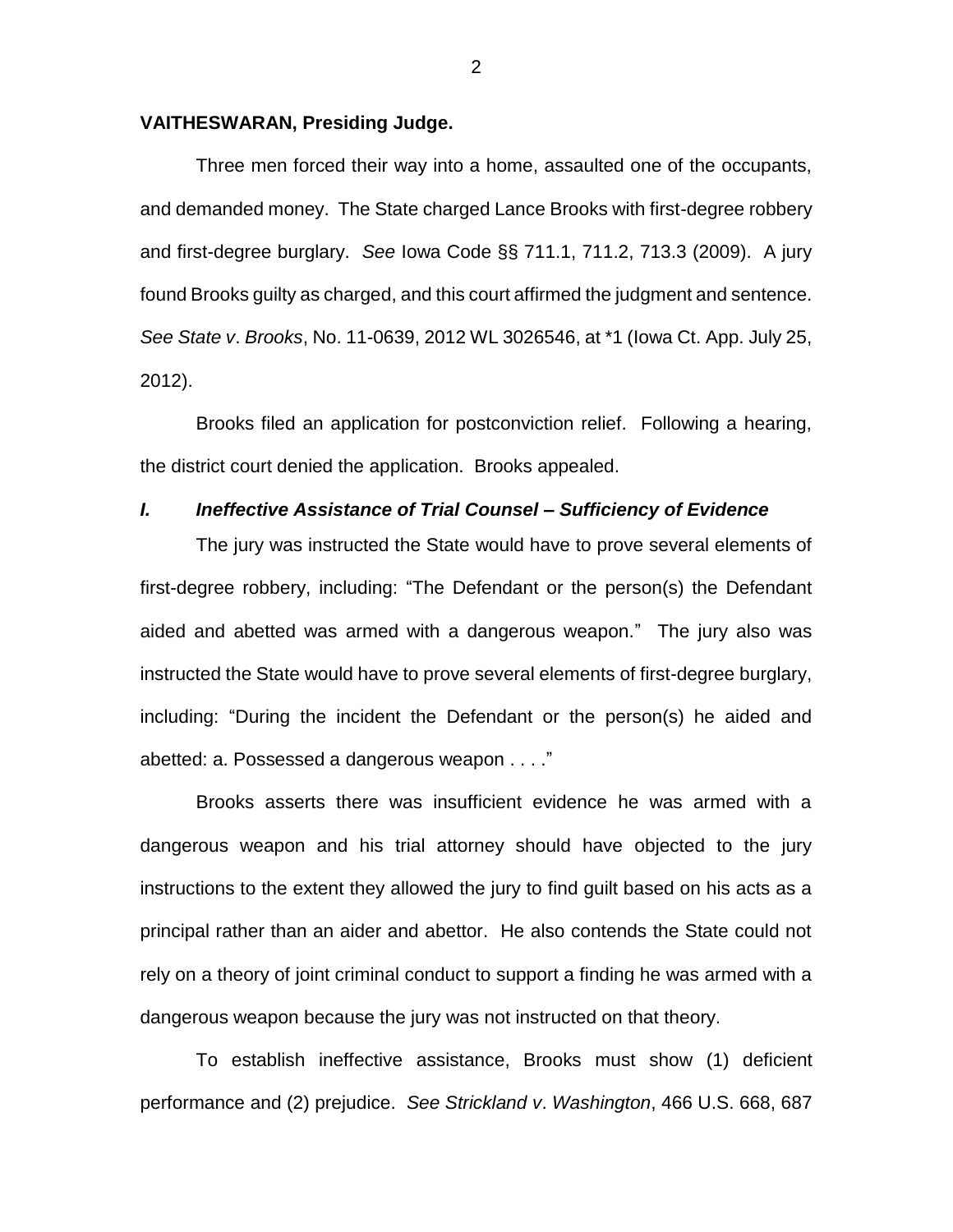(1984). "A claim of ineffective assistance of trial counsel based on the failure of counsel to raise a claim of insufficient evidence to support a conviction is a matter that normally can be decided on direct appeal." *State v*. *Truesdell*, 679 N.W.2d 611, 616 (Iowa 2004). "[I]f the record reveals substantial evidence, counsel's failure to raise the claim of error could not be prejudicial." *Id*.

Our de novo review of the trial record reveals the following facts concerning whether Brooks "was armed with" or "possessed" a dangerous weapon. Three men approached a home and knocked on the door. One of the men stood at the door while the other two entered the home and assaulted an occupant.

A second occupant testified she saw a "flash of silver," which she "knew was a gun." She was unable to describe which one of the two people "actually carried the gun." A third occupant stated, "I went and I opened up the door; and I looked through it, and all I seen was guns, and it was pushed open."

A police officer testified he was approached by a woman who told him there "were people with guns inside of her house." He "believe[d]" the woman used "guns" rather than a "gun." He used the plural version in his report. A lieutenant similarly testified he was told the men "were armed with guns."

Some testimony suggests the assailants entered the home with only one gun and a person other than Brooks wielded it. But a reasonable juror could have given less credence to this testimony. *See State v*. *Shorter*, 893 N.W.2d 65, 74 (Iowa 2017) (stating questions of witness credibility are for the jury).

The record contains substantial evidence Brooks acted as a principal. Accordingly, Brooks was not prejudiced by his trial attorney's failure to challenge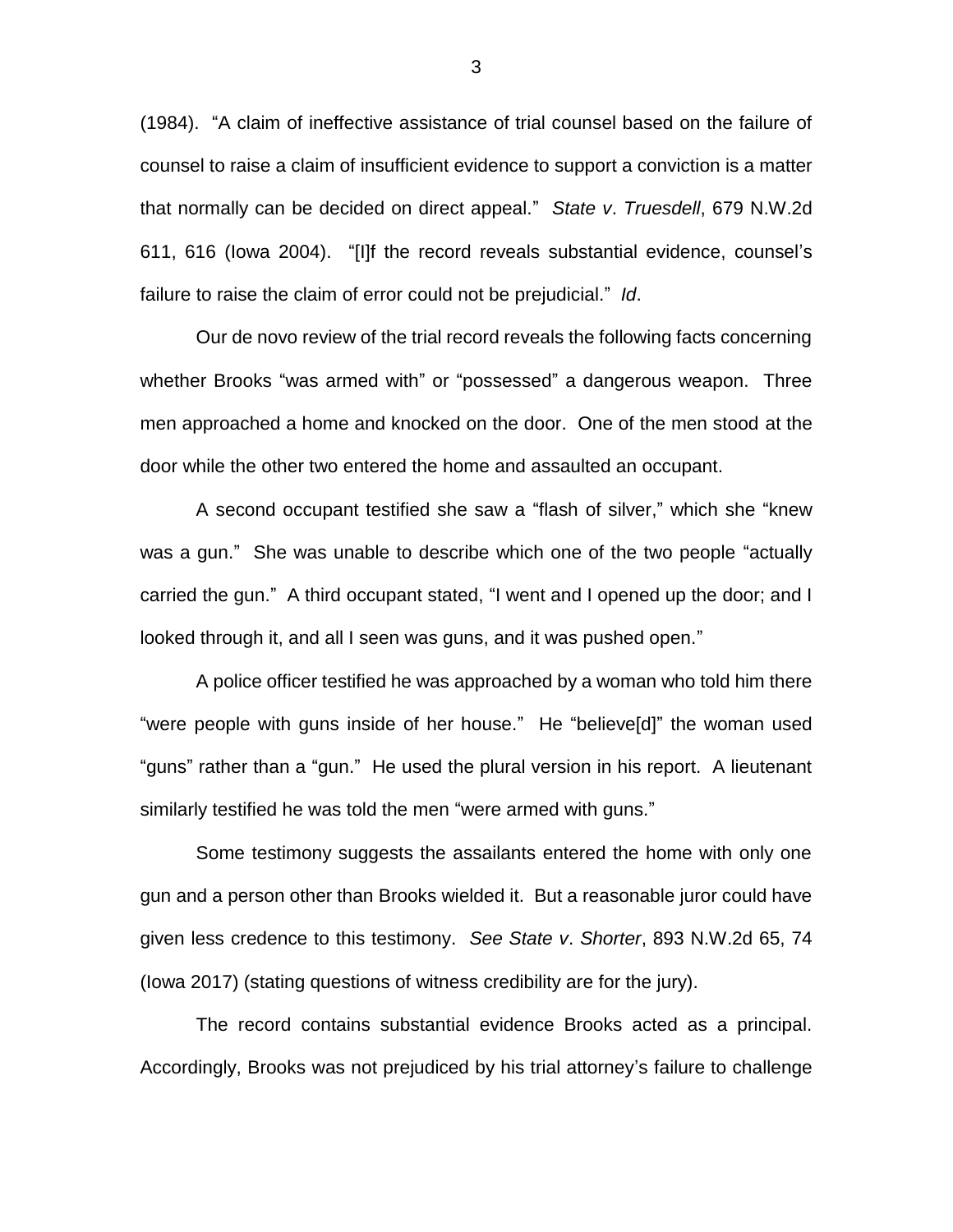the sufficiency of the evidence supporting the findings of guilt or the inclusion of a principal theory of guilt in the jury instructions.

We turn to the joint criminal conduct theory. Brooks argues, "The PCR court erred in relying on a joint criminal conduct reasoning for denying [his] claim" "because joint criminal conduct was not alleged in the trial information, was not defined or instructed to the jury in the jury instructions, and was not argued by the State at the criminal trial." Brooks also may be arguing his trial attorney was ineffective in failing to address the issue.

We find no indication the postconviction court relied on a joint criminal conduct theory in resolving Brooks' challenge to the sufficiency of the evidence and the marshalling instructions. *See* Iowa Code § 703.2 (defining joint criminal conduct); *State v*. *Tyler*, 873 N.W.2d 741, 752 (Iowa 2016) (stating joint criminal conduct contemplates two acts: the crime in which the actor has knowingly participated and a second unplanned crime that reasonably could be expected to occur in furtherance of the crime). Nor can we discern that the prosecution relied on this theory at trial.<sup>1</sup> Accordingly, Brooks' trial attorney was not ineffective in failing to object to this theory.

### *II. Ineffective Assistance – Definition of Dangerous Weapon*

A jury instruction defined "dangerous weapon" as follows:

 $\overline{a}$ 

A "dangerous weapon" is any device or instrument designed primarily for use in inflicting death or injury, and when used in its designed manner is capable of inflicting death. It is also any sort of instrument or device which is actually used in such a way as to

<sup>&</sup>lt;sup>1</sup> At the postconviction relief hearing, Brooks' attorney testified joint criminal conduct "was one of the theories" at trial. But, with the exception of scattered references to individuals acting "in concert," there is scant if any indication that the theory was an alternative basis for finding guilt.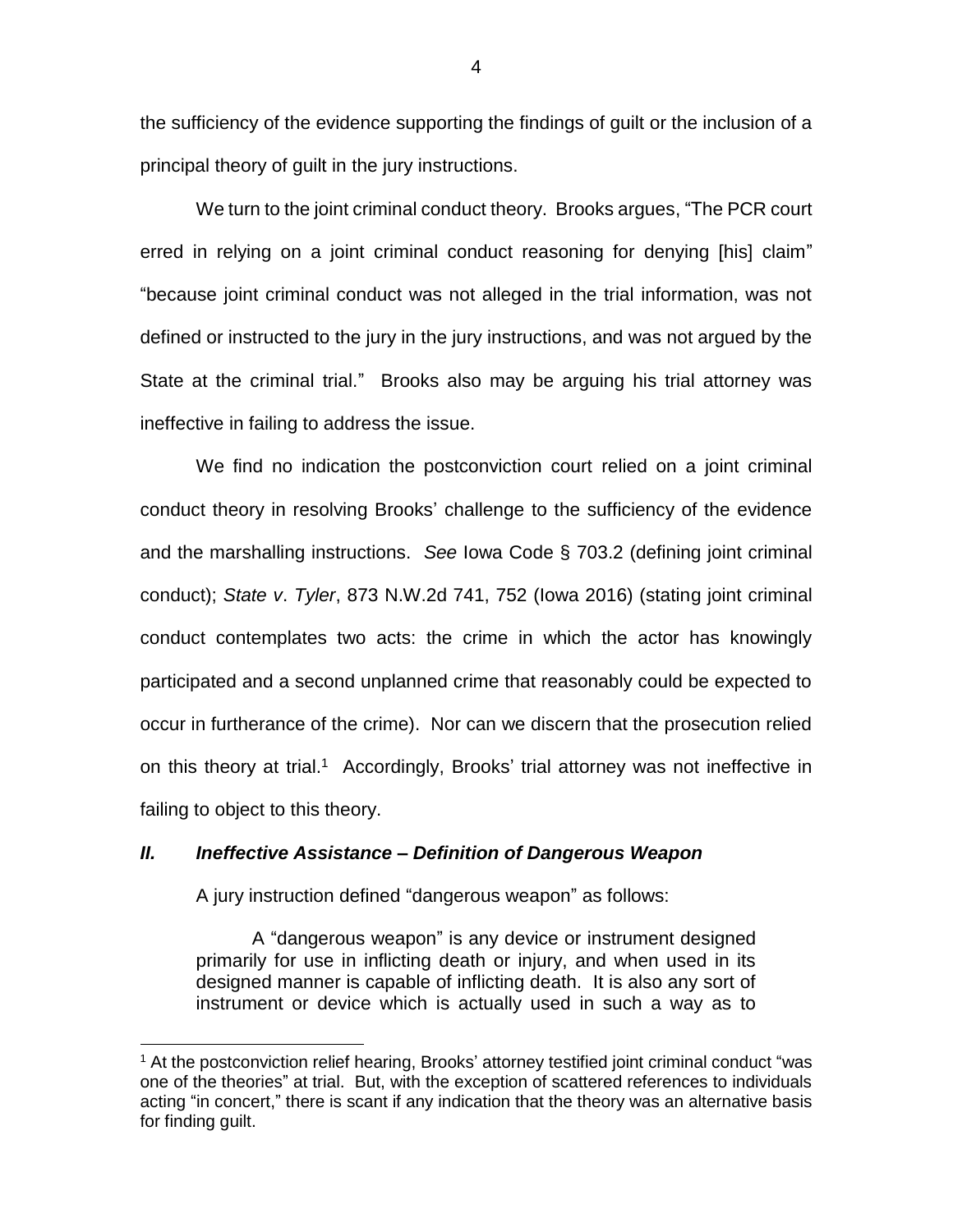indicate the user intended to inflict death or serious injury, and when so used is capable of inflicting death.

You are instructed that a Bryco Adams 933 Jennings 9mm semiautomatic handgun is, by law, a dangerous weapon.

Brooks challenged the instruction on direct appeal. *See State v*. *Brooks*, No. 11-0639, 2012 WL 3026546, at \*1 (Iowa Ct. App. July 25, 2012). He argued an inoperable unloaded weapon was not a dangerous weapon. This court rejected the argument.

 During the postconviction proceedings, Brooks contended his trial and appellate attorneys "failed to provide an alternative" basis for overturning the instruction, namely that "it allowed the judge, and not the jury to determine whether it was a dangerous weapon beyond a reasonable doubt." The postconviction court rejected the argument. The court reasoned that the jury "was still required to determine if a dangerous weapon was actually used or carried by the perpetrators of the robbery."<sup>2</sup>

On appeal, Brooks contends his trial and appellate attorneys should have challenged the instruction under case law requiring juries to determine "an enhancing element of the crime." *See* Iowa Code § 902.7 (declaring a person who "was armed with a dangerous weapon while participating in a forcible felony . . . shall serve a minimum of five years of the sentence imposed by law"); *Apprendi v*. *New Jersey*, 530 U.S. 466, 490 (2000) (holding "[o]ther than the fact of a prior

 $\overline{a}$ 

 $2$  Brooks also argued the instruction created an unconstitutional mandatory presumption. *See Sandstrom v*. *Montana*, 442 U.S. 510, 515 (1979) (finding a jury instruction unconstitutional after noting "Sandstrom's jurors were told that '[t]he law presumes that a person intends the ordinary consequences of his voluntary acts.' They were not told that they had a choice, or that they might infer that conclusion; they were told only that the law presumed it. It is clear that a reasonable juror could easily have viewed such an instruction as mandatory"). The postconviction court did not rely on this argument. Neither do we.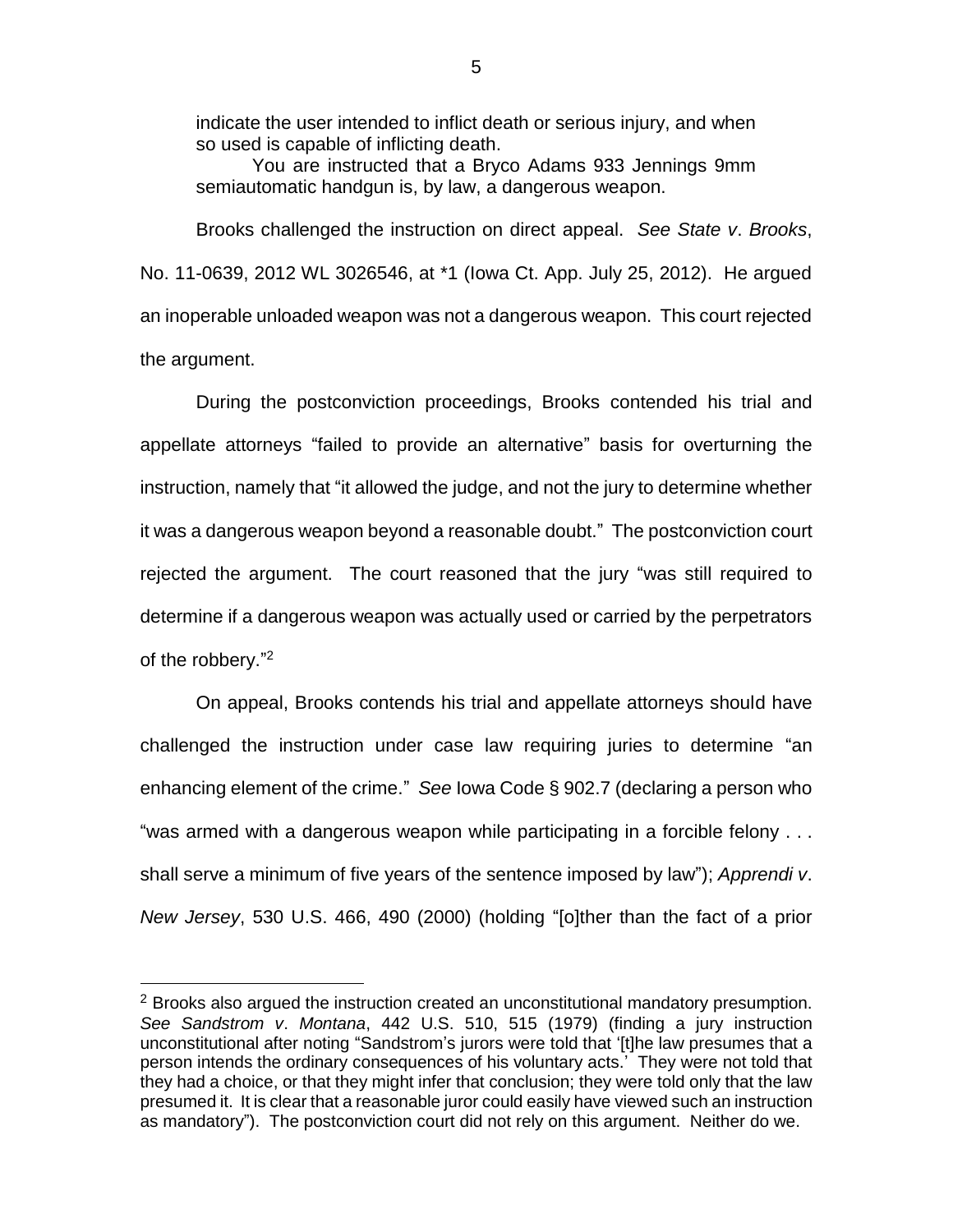conviction, any fact that increases the penalty for a crime beyond the prescribed statutory maximum must be submitted to a jury, and proved beyond a reasonable doubt").Brooks asserts, "Under *Apprendi*, it was solely the province of the jury to determine whether that firearm was a 'dangerous weapon.'"

The Iowa Supreme Court addressed a similar argument in *State v*. *Walker*, 856 N.W.2d 179, 188 (Iowa 2014). The court stated: *"Apprendi* does not establish a right to have a sentencing enhancement found by the jury. Rather, it establishes a right to have the underlying facts that support the enhancement found by the jury." *Walker*, 856 N.W.2d at 188.

The underlying facts were established by the jury. Specifically, the jury was asked to answer the following interrogatory: "Do you find the Defendant or the person(s) he aided and abetted was armed with a dangerous weapon, displayed a dangerous weapon in a threatening manner, or represented that he had a dangerous weapon?" The jury answered, "Yes." At sentencing, the district court relied on this interrogatory answer in imposing the dangerous weapons enhancement. There was no violation of *Apprendi*, and neither Brooks' trial attorney nor his appellate attorney was ineffective in failing to raise an *Apprendi* challenge to the jury instruction.

#### *III. Juror Misconduct and Pro Se Claims*

Brooks contends either his trial attorney, appellate attorney, or both were ineffective in (i) failing to call a lab technician, (ii) failing to object to the testimony of an officer about a lab report, (iii) failing to move for a mistrial when "the prosecutor repeatedly and directly threatened two alibi witnesses with the penalty of perjury," (iv) failing to advise him about the desirability of accepting the State's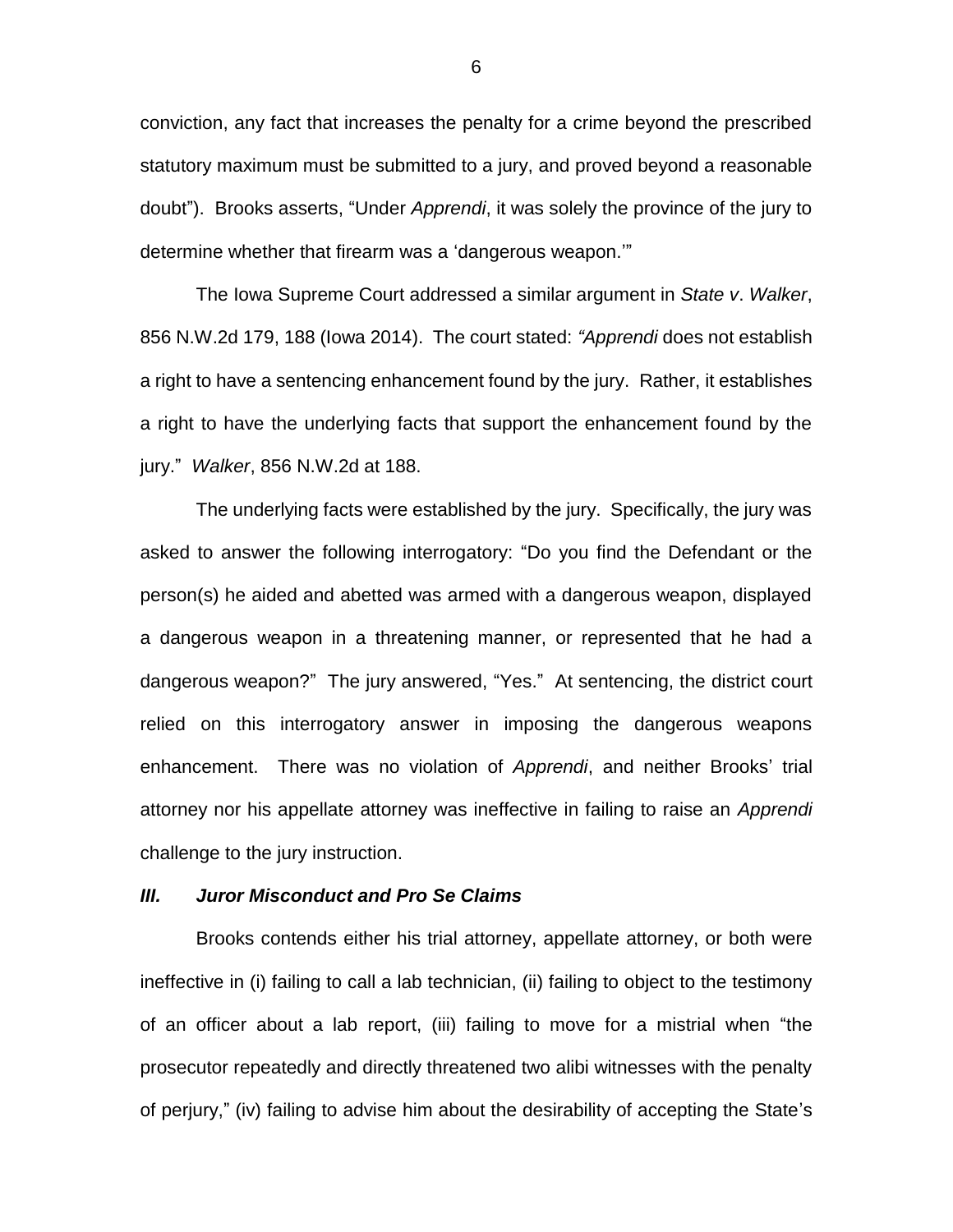plea offer to second-degree robbery, (v) failing to argue the district court abused its discretion in denying his motion for judgment of acquittal, and (vi) failing to address a juror misconduct issue. He argues the postconviction court erred in "failing to consider" these issues and, alternatively, postconviction counsel was ineffective in "failing to ensure that [his] pro se claims and the juror misconduct claim were ruled on by the court."

The postconviction court found Brooks failed to present evidence on these issues at the postconviction hearing. That is indeed the case. Without waiving these issues, postconviction counsel elected to focus on three other issues at the postconviction hearing. The record made prior to the postconviction hearing was the only record on these issues.

Brooks does not provide references to that record. Accordingly, we conclude Brooks waived error. *See Olson v*. *Olson*, 180 N.W.2d 427, 429 (Iowa 1970) (concluding the issue was waived where there was no "reference to any relevant pages and lines in the record"). $3$ 

## *IV. Challenge to New Trial Motion*

 $\overline{a}$ 

Brooks contends his trial and appellate attorneys were ineffective in "failing to file a new trial motion contending the verdict" was "against the weight of the

<sup>&</sup>lt;sup>3</sup> We have the benefit of the trial record on some of the issues. But without record cites, we would have to speculate on precisely what portion of the voluminous record Brooks intends us to consider. For example, the first two issues appear to relate to two department of criminal investigation lab reports offered and admitted without objection through a police officer; the third issue appears to relate to two witnesses called by the defense; the fifth issue appears to relate to "dangerous weapon" evidence; and the sixth issue appears to relate to a juror who was questioned after trial. But we do not know for sure. If we were to decide the issues based on our perception of the relevant record, we would be serving as an advocate for Brooks. We decline to do so. *See State v*. *Coleman*, 890 N.W.2d 284 304 (Iowa 2017) (Waterman, J. dissenting) ("Judges cannot assume the role of a partisan advocate and do counsel's work.").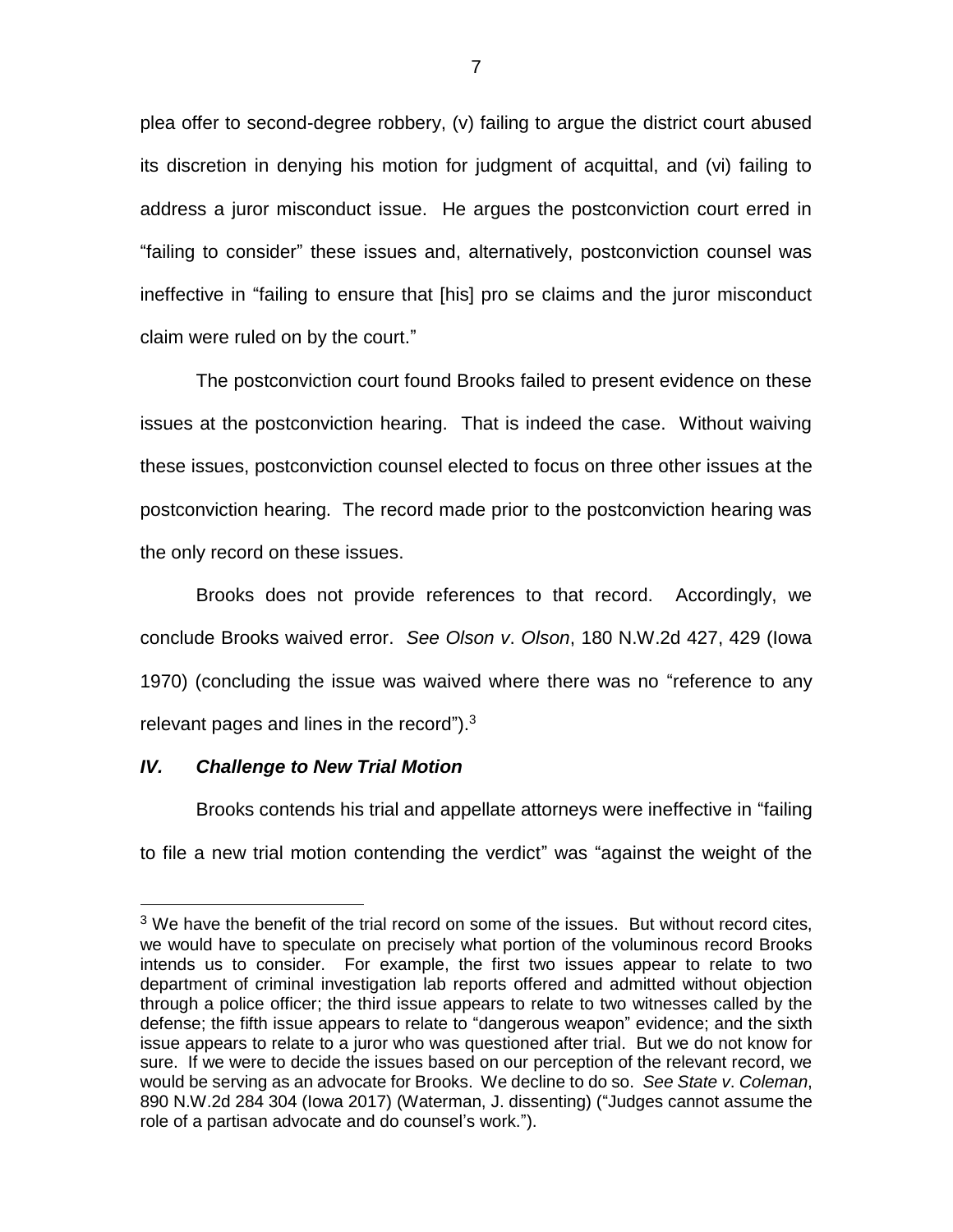evidence." His argument is premised on his belief that there was inadequate evidence to "support a finding that [he] was both the principal, who possessed a dangerous weapon, and also an aider and abettor."

The weight-of-the-evidence standard "involves questions of credibility, and requires the district court to determine whether more credible evidence supports one side or the other." *Shorter*, 893 N.W.2d at 70. Although district courts are vested with "wide discretion in deciding motions for new trial," they are to exercise their discretion "carefully and sparingly" under the weight-of-the-evidence standard. *See State v*. *Ellis*, 578 N.W.2d 655, 659 (Iowa 1988). The postconviction court rejected this argument on the ground that Brooks "could be convicted as an aider and abettor without having a weapon on his person." We agree with this reasoning. We conclude Brooks' trial attorney was not ineffective in failing to raise a weight-of-the-evidence challenge in his new trial motion and his appellate attorney was not ineffective in failing to raise an ineffective assistance of trial counsel claim on this issue.

## *V***.** *Right to Testify*

The postconviction court rejected Brooks' argument that he was not afforded the opportunity to testify. The court found the testimony of Brooks' trial attorney "more credible."

On appeal, Brooks argues "the PCR court erred in weighing [his] testimony against the trial counsel's testimony, and should have found that [he] had a better recollection of events." He raises the issue under an ineffective-assistance-of-trialcounsel rubric.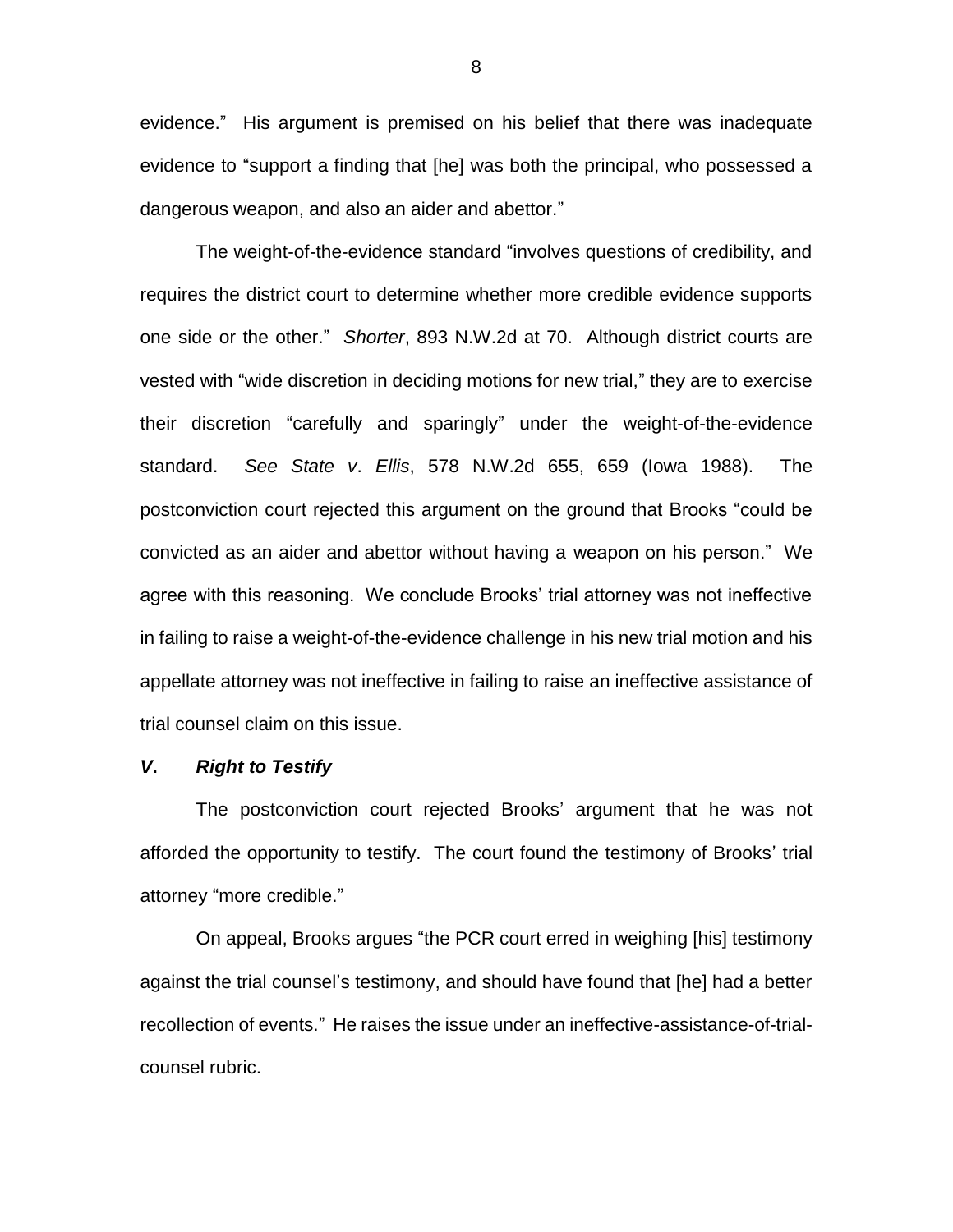Our de novo review reveals the following facts. At the postconviction hearing, Brooks testified he "was never advised" of his "right to testify on [his] own behalf by counsel."

Brooks' attorney countered, "That would be completely untrue." He testified, "I've never done a trial where I haven't discussed that with a defendant and discussed the pros and cons of testifying. . . . I would have made a record if he was going to testify and it would have been against my legal advice." He stated his advice "[w]ould have been not to testify." In his view, there would have been no "positive coming out of" testifying, "given the evidence against [Brooks]." He agreed a jury instruction stating Brooks did not testify and the jury was not permitted to draw an adverse inference from that would have been included at his behest. He reiterated, "I can't recall ever not discussing [the decision to testify] and the pros and cons."

Although Brooks' attorney could not recall the specifics of his conversation with Brooks, his testimony about his normal practice concerning a defendant's right to testify was unequivocal and, as noted, the postconviction court found him more credible than Brooks. We give weight to the court's credibility finding. *See Ledezma v*. *State*, 626 N.W.2d 134, 141 (Iowa 2001). On our de novo review, we agree with the postconviction court that Brooks' trial attorney was not ineffective.

### *VI***.** *Difference in Co-defendant's Conviction*

The postconviction court concluded the fact that the co-defendant was convicted of a lesser charge with a different jury and different evidence did not allow Brooks to argue that he should only be convicted of the lesser charge. Brooks takes issue with this conclusion but makes no argument and cites no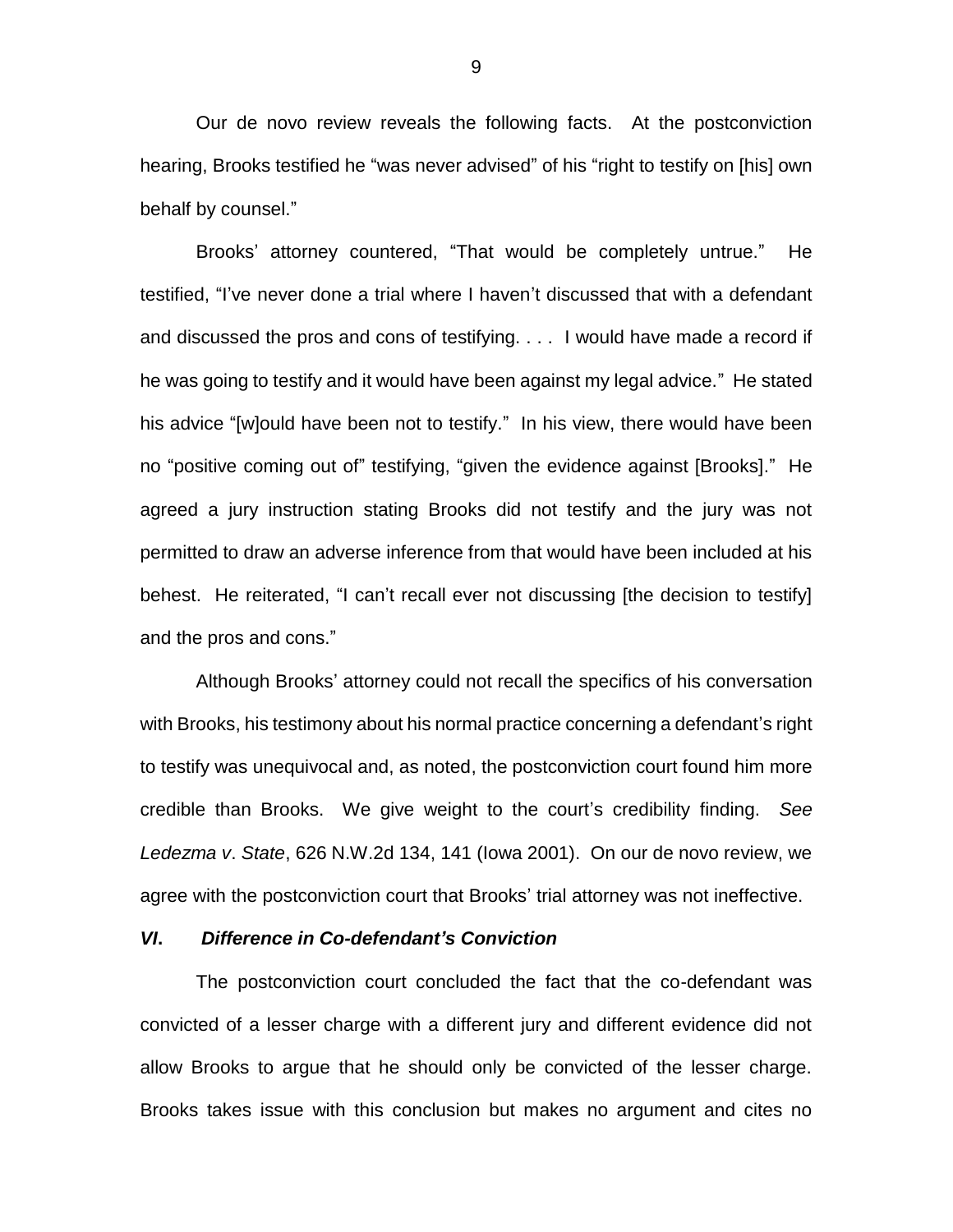authority. We consider the issue waived. *See* Iowa R. App. P. 6.903(2)(g)(3) ("Failure to cite authority in support of an issue may be deemed waiver of that issue."); *State v*. *Vaughan*, 859 N.W.2d 492, 503 (Iowa 2015) (finding failure to present argument "in support of his contention" amounted to waiver of issue).

## *VII***.** *Refusal to Merge Charges*

Brooks argues the postconviction court erred in determining that the charges should not have merged. He makes no further argument and cites no authority for the proposition. We consider the issue waived. *See* Iowa R. App. P. 6.903(2)(g)(3); *Vaughan*, 859 N.W.2d at 503 (finding failure to present argument "in support of his contention" amounted to waiver of issue).

#### *VIII***.** *Sufficiency of Trial Information*

Brooks asserts the postconviction court erred in rejecting his argument that the aiding and abetting theory should have been included in the trial information. We could conclude Brooks waived error by failing to cite authority or make argument. *See* Iowa R. App. P. 6.903(2)(g)(3); *Vaughan*, 859 N.W.2d at 503 (finding failure to present argument "in support of his contention" amounted to waiver of issue). We elect to reach the merits. We simply note the postconviction court was correct in concluding "[t]here is no requirement that aiding and abetting be listed as part of the trial information." *See State v*. *Black*, 282 N.W.2d 733, 735 (Iowa 1979) (stating aiding and abetting language in the trial information would constitute "surplusage" and holding "there was no fatal variance between the information charging the defendant as a principal and the proof that he was an aider and abettor to the robber who held the gun"); *accord Gibler v*. *State*, No. 15- 2222, 2017 WL 512485, at \*3 (Iowa Ct. App. Feb. 8, 2017) ("A party does not need